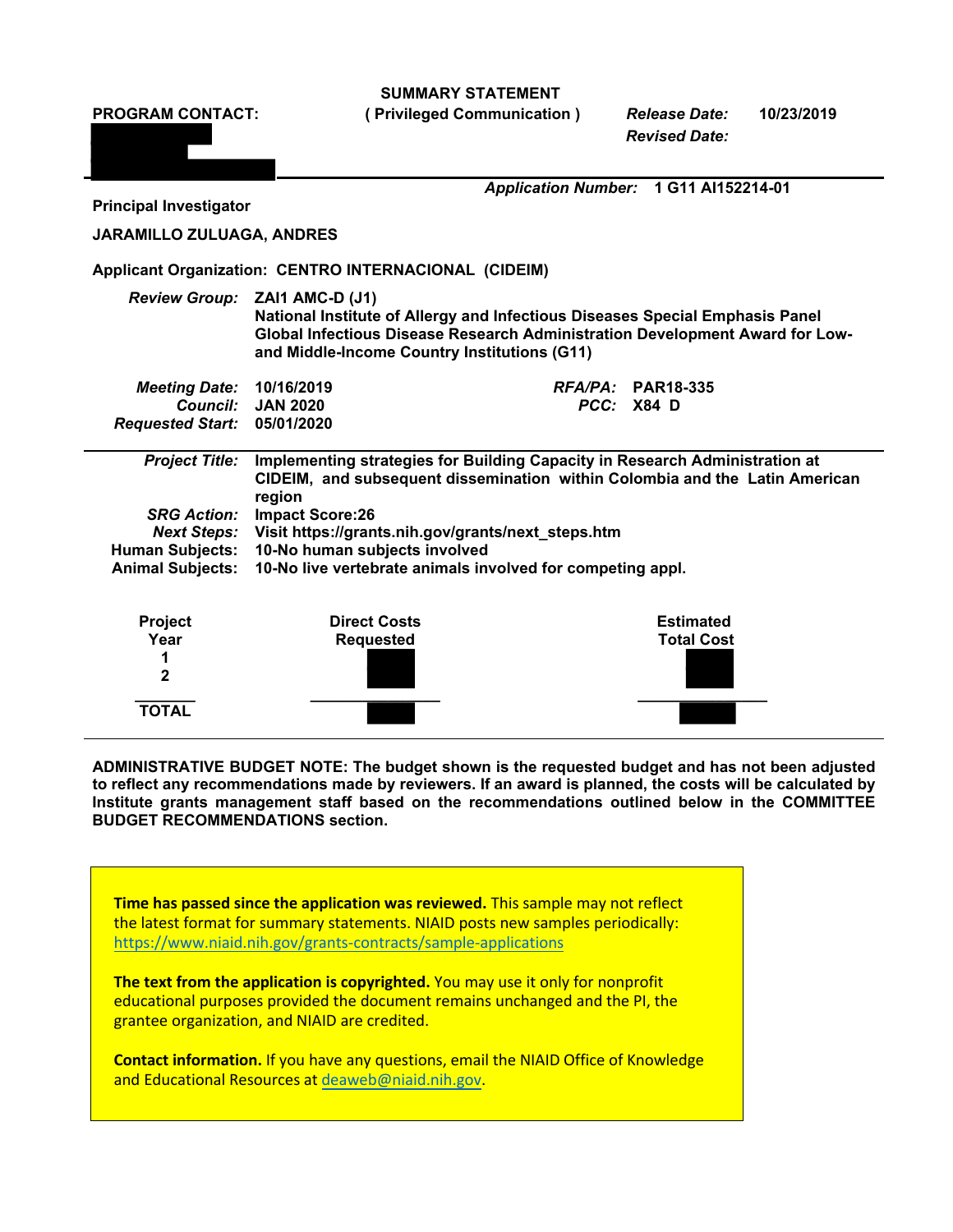## **1G11AI152214-01 Jaramillo Zuluaga, A**

#### **FOREIGN INSTITUTION**

 Development Award application entitled "Implementing strategies for Building Capacity in Research Development Award For Low-and Middle-income Country Institutions (G11-Clinical Trial Not Allowed) practices for NIH grants in the region. **RESUME AND SUMMARY OF DISCUSSION:** This outstanding new Extramural Associate Research Administration at CIDEIM, and subsequent dissemination within Colombia and the Latin American region" was submitted in response to PAR18-335: Global Infectious Disease Research Administration by the Centro Internacional de Entrenamiento e Investigaciones Medicas (CIDEIM), Cali, Colombia with Dr. Andres Jaramillo Zuluaga as Principal Investigator (PI). The application aims to (1) institutionalize at CIDEIM grants management best practices for NIH grants and (2) disseminate grant management best

 institution and develop grants administration capacity both at CIDEIM and at other institutions in the grants administration process. The training plan properly outlines the proposed work, including specific plans of how to improve grants management, and proposed methodologies are very clear. The institutional environment both in Colombia and at Yale University is strong, with a positive culture of compliance. Staff are well trained and experienced, with excellent experience at managing NIH awards, as well as expertise in training and mentoring others. The training program includes multiple innovative strength. The application also includes the innovative proposal for the lead trainer from Yale to travel to CIDEIM, the trip coinciding with preparation of the RPPR and planning for year two. Sustainability plans similar programs effectively and increases the potential for rapid success. Enthusiasm for the application is tempered by a few minor weaknesses. Training is focused on post-award topics with little identified as gaps in the needs assessment. The application proposes to mentor other institutions in the power outages or internet connectivity issues are not adequately discussed and should be planned for, This application presents a well-articulated strategy and objectives, with the goal to strengthen the region. The application provides a clear picture of the current scientific and administrative infrastructure, and the proposed program is appropriately focused on addressing gaps that have been identified in the elements. Key personnel at CIDEIM will be enrolled in Yale leadership courses to enhance their training experience. The inclusion of administrative and support staff in the training process is seen as a are adequate, including sharing of best practices and paradigms for procedures. The investigators also propose to leverage existing resources to enhance their program. CIDEIM will utilize platforms put in place by other programs to develop Spanish language online training for grants administration. Building on platforms that are already in place and functional demonstrates the investigators' ability to execute training based on pre-award concerns, though this is likely due to the fact that post-award topics were region, but very little information is provided regarding how many institutions will be mentored and how the mentorship will impact them. The focus on leveraging of existing materials both at CIDEIM and Yale will likely increase the probability of program success, but there may be a need to customize materials for the needs of CIDEIM trainers and staff. Finally, alternative plans for online training in the event of though the investigators do have experience with other academic courses.

 Overall, this is an outstanding application, with only a few minor weaknesses reducing the enthusiasm of the panel. Based upon the evaluation of scientific and technical merit, this application received an Impact/Priority score of 26.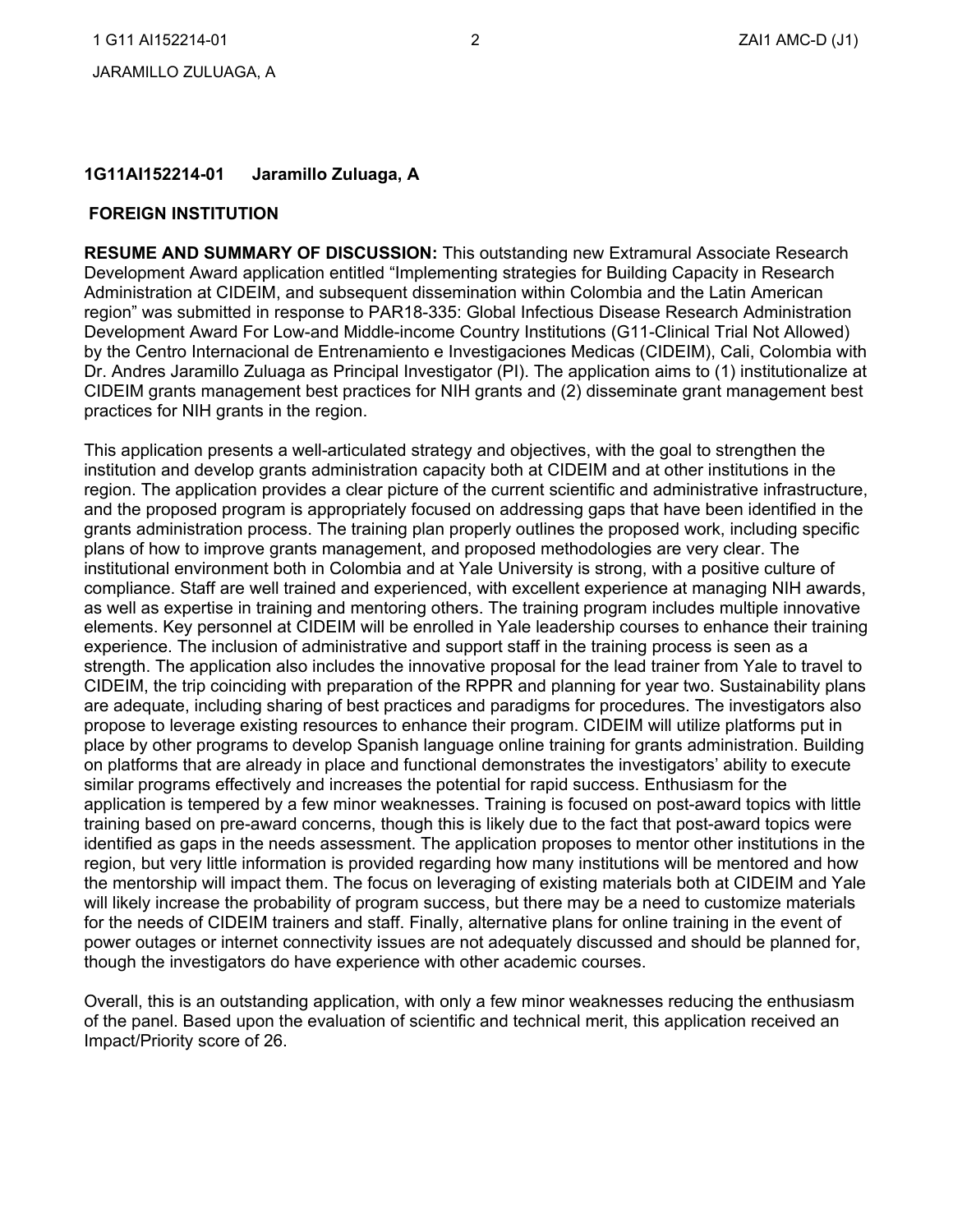#### JARAMILLO ZULUAGA, A

 **DESCRIPTION (provided by applicant):** The Centro Internacional de Entrenamiento e research and training programs with U.S. universities through subawards within projects supported by current NIAID funding includes a TMRC U19 award and sub-award within a U19 award to the University USNIAID grants. The overall goal of this project is to strengthen the capacity of CIDEIM to develop and design, implement and evaluate an internal training plan, curriculum and materials that will provide the review and adjust Institutional policies, procedures and standard operating procedures (SOPs) to meet good management practices in compliance with NIH requirements throughout the pre-award, award and post award phases of the natural history of programs and projects. Adaptation of training to internal sustainability of these practices. Investigaciones Medicas, CIDEIM, is recognized by COLCIENCIAS as a research center within the National System of Science, Technology and Innovation of Colombia. CIDEIM originated in Colombia in 1961 as an International Center for Medical Research and Training awarded to Tulane University by the United States National Institutes of Health and hosted by Colombia as a bilateral Technical Assistance Mission. Successive renewals of this program were followed by funding through the US NIAID ICIDR program until 1989. In 1990 at the initiative of COLCIENCIAS, CIDEIM was established as a Colombian non-profit foundation and in 1991, successfully competed for a Tropical Medicine Research Center TMRC award from the US NIAID. Since then, CIDEIM investigators have developed collaborative NIAID and the Fogarty International Center, as well as receiving direct awards from the US NIAID. Our of Connecticut, which have increased our institutional role in, and responsibility for the management of implement institutional policies and practices for grants management that are compliant with NIH guidelines and requirements for administration of NIH grants, and to share this capacity with other institutions in the region. To achieve this goal, we will first address critical gaps in CIDEIM grants administration for current and future grants funded by the USNIH, by training CIDEIM management leaders at Yale University. Senior administrators trained in the U.S. will then transfer and implement these policies and practices including oversight of updated NIH guidelines, in CIDEIM. Second, we will bases for institutionalization of sustainable grants management and administration capacity through continuing education and updating of training in accordance with changes in NIH guidelines. This training curriculum and corresponding materials will be adapted for external training and transfer of capacity to other institutions in Colombia and the region. Our management leaders and their teams will and external online access and development of an in-house grant tracking system will promote

 **PUBLIC HEALTH RELEVANCE:** The mission of CIDEIM is to reduce the impact of infectious diseases been fundamental to our research and training for prevention and control of transmissible diseases. implemented in CIDEIM and shared with other national and regional institutions, thereby benefitting and thereby improve the quality of life of those affected. In pursuing this mission, NIAID support has Training of CIDEIM management leaders in the administration of US NIH grants will be sustainably current and future NIAID supported projects and research priorities, and optimizing the investment of NIH.

 **CRITIQUE:** The comments in the CRITIQUE section were prepared by the reviewers assigned to this application and are provided without significant modification or editing by staff. They are included to indicate the range of comments made during the discussion, and may not reflect the final outcome. The RESUME AND SUMMARY OF DISCUSSION section summarizes the final opinion of the committee after the discussion and is the basis for the assigned Overall Impact/Priority score.

## **CRITIQUE 1**

| Significance:    |  |
|------------------|--|
| Investigator(s): |  |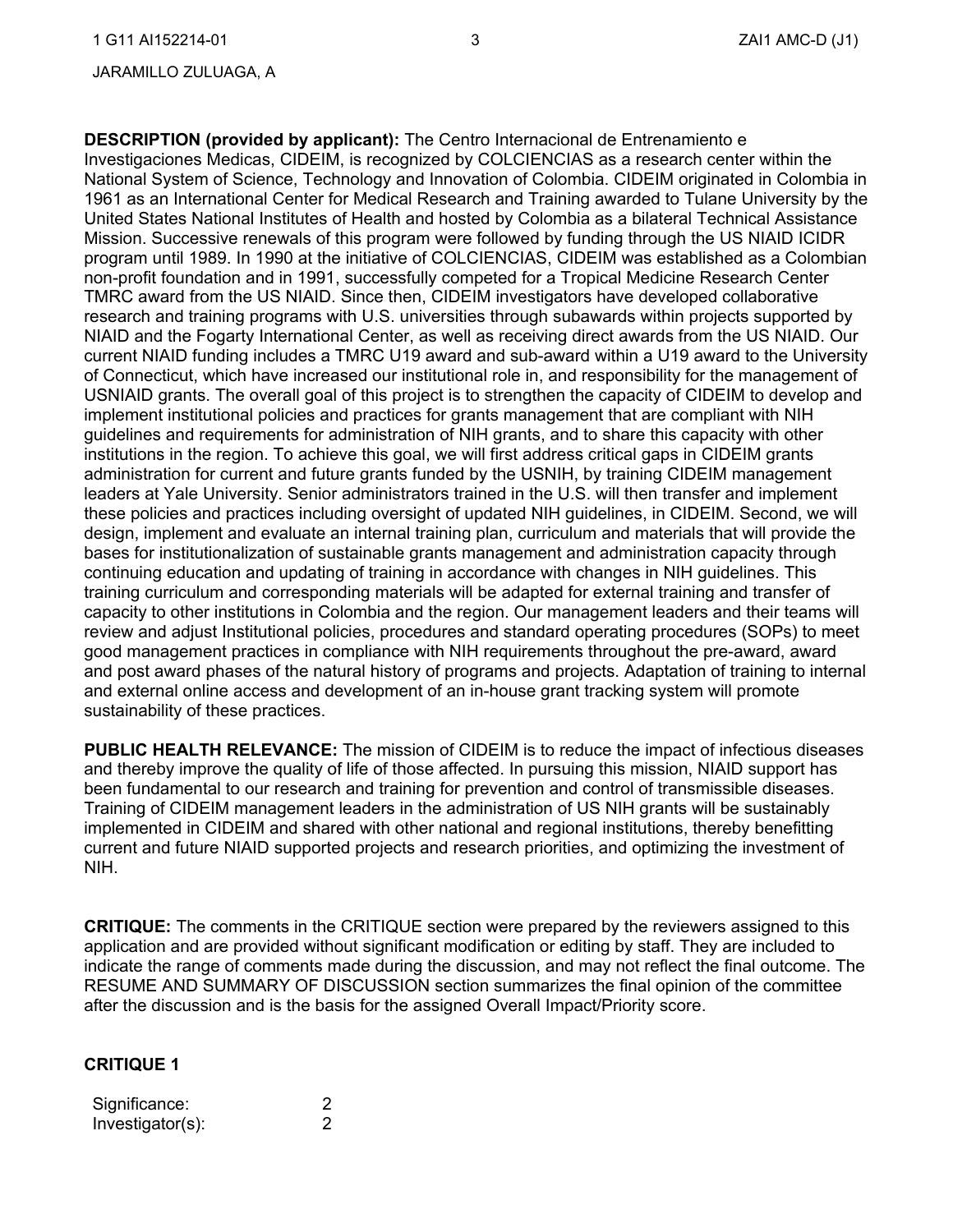| Innovation:  | 3 |
|--------------|---|
| Approach:    |   |
| Environment: |   |

 the two officials; followed by designing, implementation and evaluation of an internal training plan and development of curriculum that will provide the basis for institutionalization of sustainable capacity; **Overall Impact:** The applicant is proposing a well thought out methodology with each stage systematically and logically fitting into the next stage: Beginning with the US institution attachment of through continuing education and updating in accordance with changes in NIH guidelines; and adapt and pilot the training materials and curriculum for other Institutions external training with clear courses and module descriptions.

This is because the applicant clearly knows what gaps in research administration exist and what exactly needs to be done to close those gaps and what the new improved situation will look like and how it will be sustained and maintained through building an interinstitutional community of managers of NIH grants in the region.

## **1. Significance:**

## **Strengths**

- • The significance of this application is that Mrs. Kathleen Fisher, Director Research Administration at Yale School of Public Health will oversee all the training related to this opportunity and bring over twenty-five years of experience in research administration at both central and departmental levels to the program.
- from CIDEIM will have monthly meetings with Ms. Fisher to review and follow up training activities and management/business plans. At the end of month 10, it's expected that Mrs. Fisher would visit CIDEIM to review the progress in situ and together with the two senior practices at CIDEIM, this document would be signed and sent to NIH following the report In order to achieve the training and business practices goals of the program, the administrators administrators set up a strategy for improving grants management oversight and business instructions.

#### **Weaknesses**

- Applicant does not indicate the projected number of Research administrators and Research institutions in the region who will benefit from the internal and external trainings
- Does not indicate what indicators they will use in order to measure and verify that learning has taken place and the identified gaps have been closed

## **2. Investigators:**

- national and international levels with researchers and trainees, University faculty, • The PI is the Coordinator Research Promotion and Development Unit and has got the relevant experience and mandate to implement changes which will ensure Grants management policies and procedures for the NIH compliance and requirements. The PI in this position serves as Administrative Official with the responsibility of grants administration and is able to interact at administrators, and funding agencies.
- • The PI is a member of the Society of Research Administrators International and has attended several annual meetings of the Society of Research Administration (SRA) and other trainings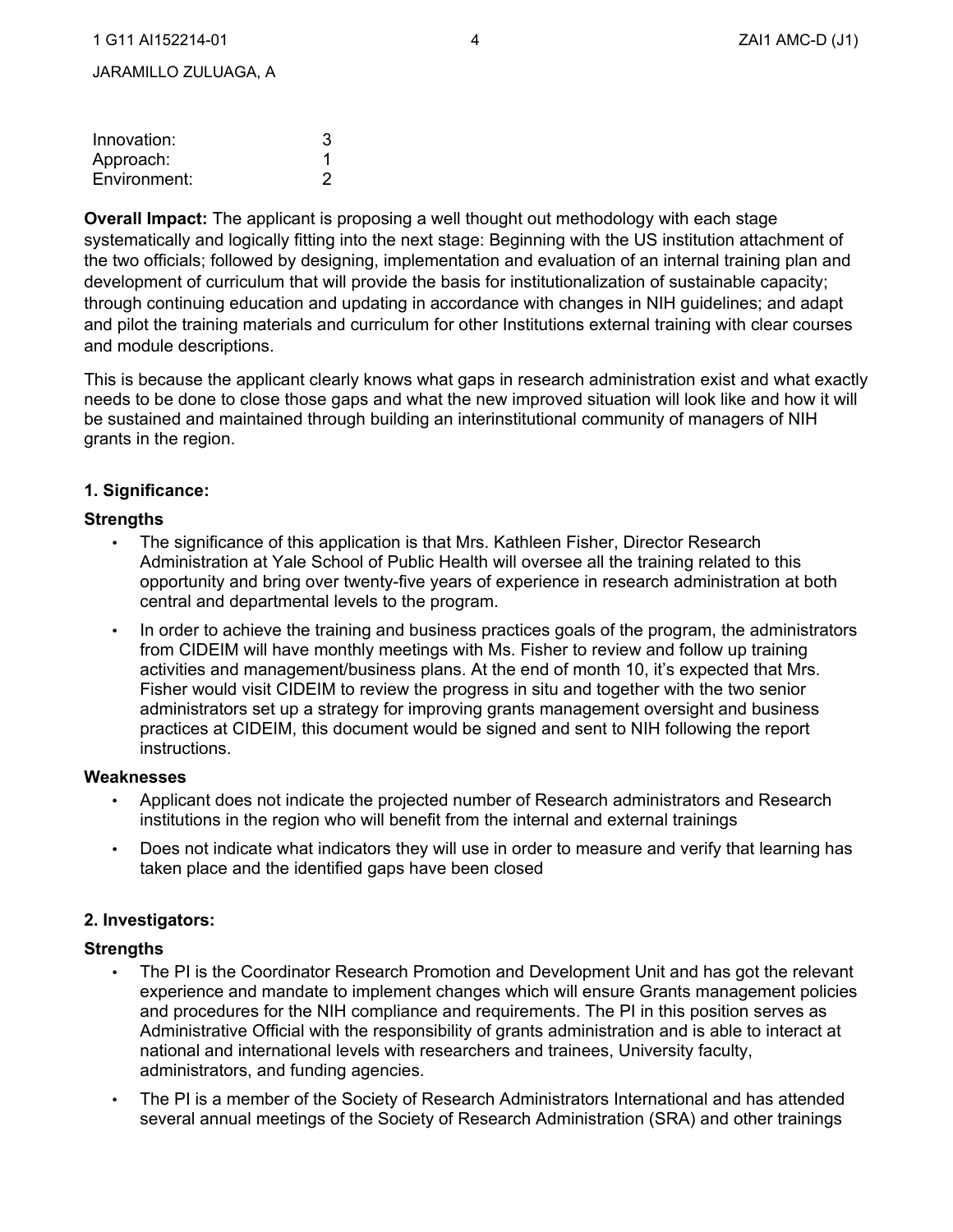organized by NIAID. He has got access to NIH grants management resources which will enable him in designing the content for the outlined training plan.

- offered through the research training program that CIDEIM and Yale University. He will use this same experience to implement the proposed on-line Web based training courses in NIH research administration and compliance and has collaboratively developed national and • The PI has promoted and participated in the organization of web-based courses and seminars regional training programs.
- Regional Training Centre supported by the WHO TDR program in collaboration with the WHO • The PI is currently, coordinating the dissemination of trainings by CIDEIM as the Latin American and will leverage on this network platform and collaboration to reach the potential beneficiaries of the proposed training plan internally and externally.
- • The Administrative Coordinator proposed as the second Senior Administrator on this project is currently responsible for the design and support of a wide range of organizational processes including the development and implementation of policies and procedures, as well as compliance, In accordance with her role in quality assurance of all administrative processes. She is strategically positioned to add the NIH specific policies and compliance requirements arising from the proposed in this project strategy.
- Vanessa has also trained in the Train-the-Trainer methodology course for Good Clinical laboratory Practice, which she will apply to the content of the proposed training project.
- • Mrs. Kathleen Fisher, Director Research Administration at Yale School of Public Health who has been proposed to oversee all the training related to this opportunity will bring over twenty-five years of experience in research administration at both central and departmental levels to the program.

## **Weaknesses**

 • Although Mrs. Kathleen Fisher Director Research Administration at Yale School of Public Health has provided a letter of support for the PI, she has not provided her Bio sketch and also not listed in the Key Personnel Profile sheets

## **3. Innovation:**

- • The project will leverage on the already existing Library documentation center with an online database, which has been developed by the CIDEIM library, which through partnership with ICESI University, has access to the university library, which is part of a larger Services and Resources Unit. This is already good infrastructure which will support the PI to build on this training project. This will guarantee quick wins, because there will be no need for facility startup, testing and capacity building resources.
- videoconferencing which will last for many years after the project period. The proposal has made sustainability innovations like translation of Grants management materials into Spanish, development of Online components for the grants management training program and development of an in-house Grant Tracking System; webinar training and
- • This Spanish language curriculum will deliver the information and corresponding sources for what research administrators and staff in CIDEIM need to know about NIH requirements for foreign institutions. This curriculum will be pertinent and applicable to other institutions in the region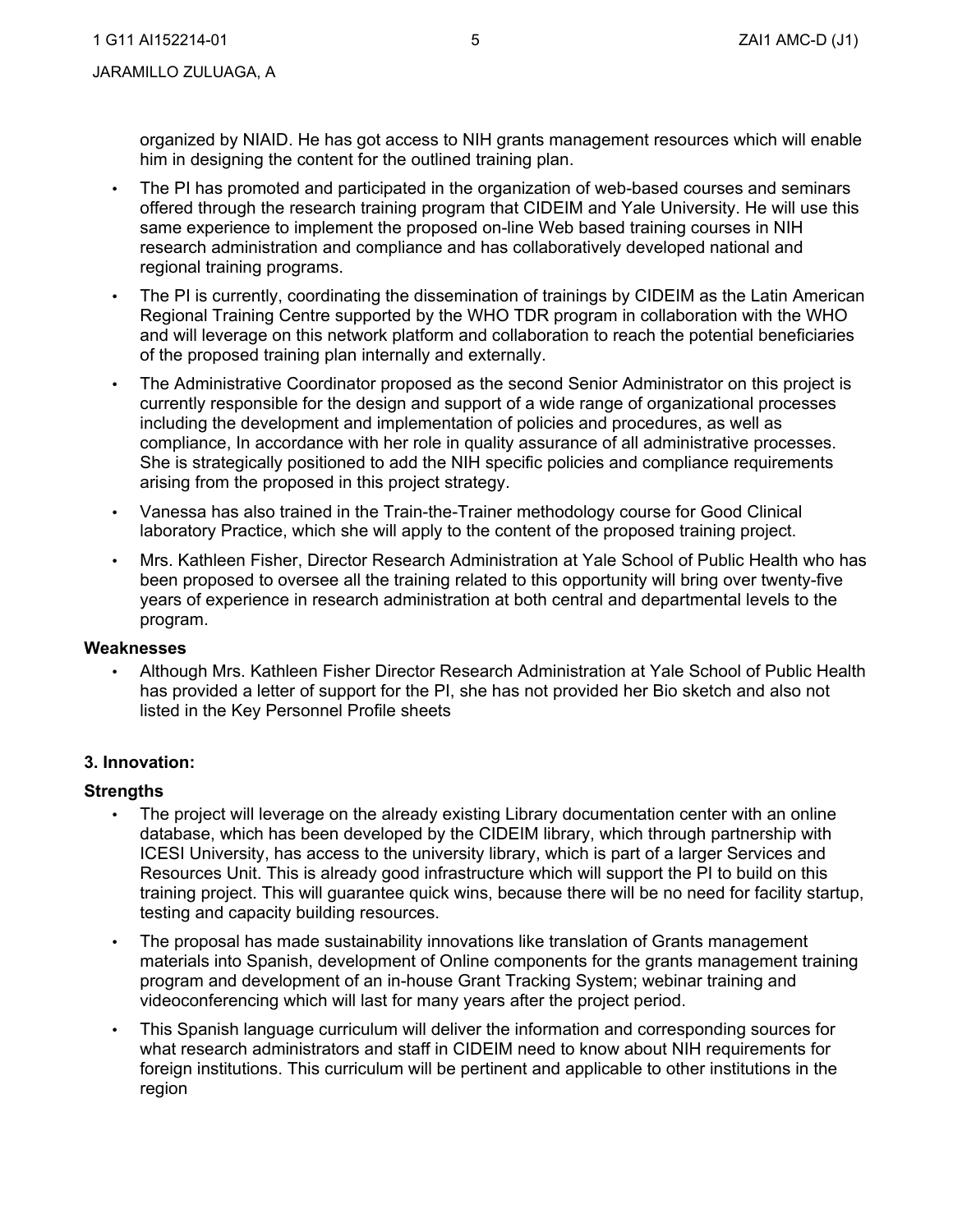• These CIDEIM senior administrators will also take two elective courses from Yale leadership Development training: InsideOut Coaching and Leading with Influence.

#### **Weaknesses**

- It is not clear that the other targeted institutions in the region have got a Robust IT and Internet connectivity to enable Online learning and Teleconferencing
- • No record of the number of the expected potential external institutions and beneficiaries of the training project and also in the post project sustainability strategy
- • Preparation of the Senior administrators as Train of Trainers (TOT) is not evident in the methodology and at Yale

#### **4. Approach:**

#### **Strengths**

- Unit and log in to Institutional Databases. In addition, CIDEIM has implemented OneDrive for all users, this tool is a file hosting service that allows users to create, edit, share, and sync files in • Document Management: CIDEIM has implemented Sharepoint online, this tool is a collaborative platform web based that allows sharing news, SOPs and procedures registered in the Quality System Management, communication of internal orders and requirements to the Administrative their computers and to access them from a web browser or mobile device. This tool strengthens the collaborative work.
- Videoconferencing Resources: Videoconferencing facilities are available on site within CIDEIM, with three appropriately furnished conference rooms. The larger conference room is equipped with video projector, an audio system (amplifier, speakers and microphones), and a dedicated desktop computer with Microsoft software.
- • The other two conference rooms, meant to be used for videoconferences with small groups of and audio connections to laptop. For web-based courses, connecting international collaborators and the members of the Colombian Postgraduate Training Network is achieved through ZOOM local participants, are equipped with 42" Sharp LCD flat screen television with appropriate video platform. CIDEIM employs a dedicated laptop for video conferencing needs, including archiving session recordings.
- In addition, the recordings are loaded in the YouTube private channel of CIDEIM. In addition to its internal resources, CIDEIM has access to the conferencing and other facilities of ICESI University.

#### **Weaknesses**

• None

#### **5. Environment:**

- CIDEIM has established external and internal advisory committees, as well as institutional review boards (IRBs), which define policies, instruments and mechanisms to ensure compliance with national and international standards and regulations for biomedical research offering a conducive environment for implementing of revised Research administration policies changes resulting from this proposed project strategy.
- • CIDEIM has got proven Institutional Research Compliance and Oversight with Diverse research support units like the biostatistics and data management unit, clinical research unit, research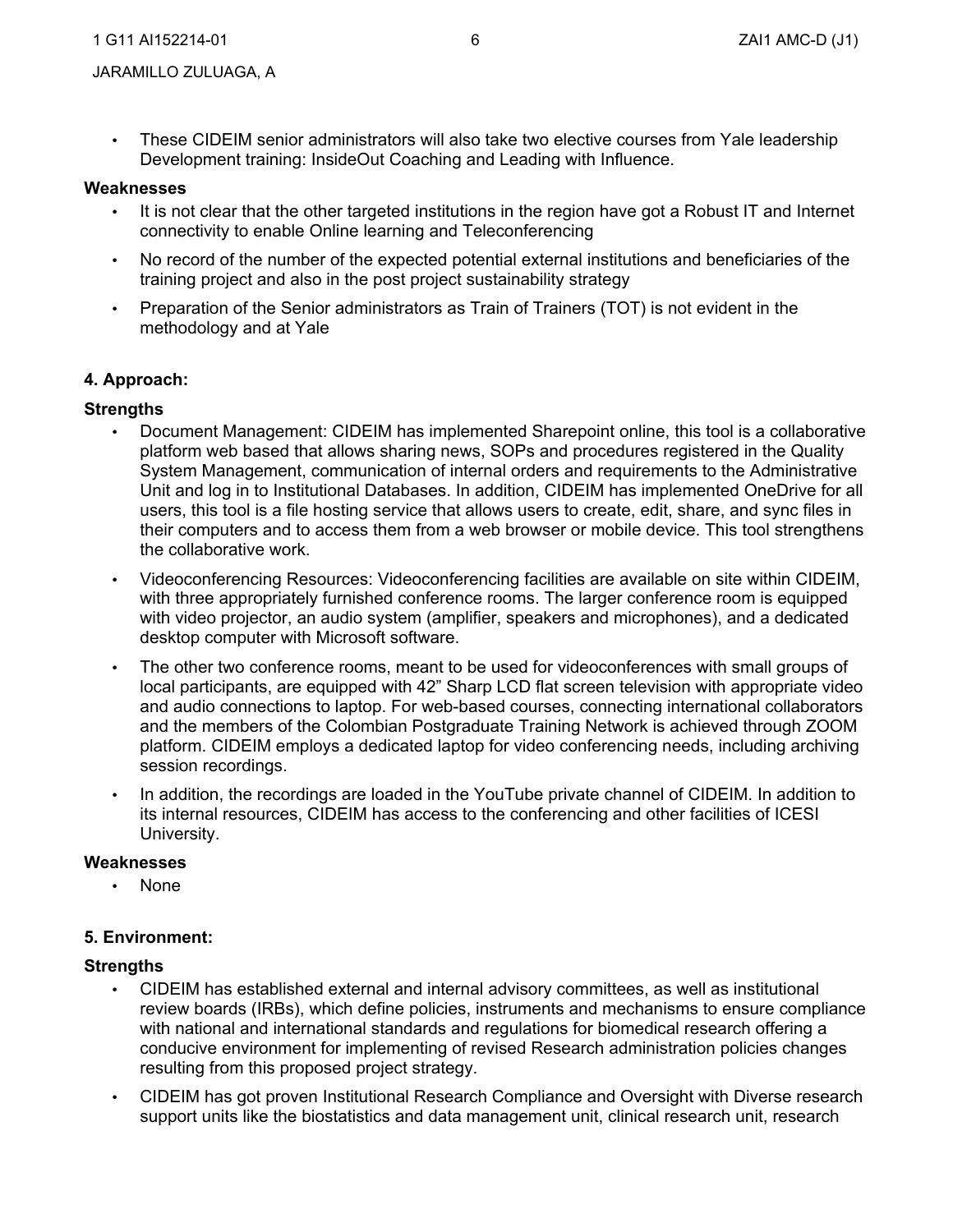ethics office and administrative unit, all these units will support and compliment the efforts of successfully implementing the proposed project.

- The administrative unit under the authority of the Director; with their functions and expertise in Finance management, human resources, purchasing, quality assurance and IT processes, has got the mandate to ensure regulatory, legal and financial requirements. This support will be instrumental in implementing the closing of the capacity gaps as a result of the training intervention proposed in this project
- • Institutionalization of compliance procedures and good research practices is promoted and oversight of all the institutional training programs. The same training unit will continue monitoring the proposed training in this proposal. monitored in collaboration with the Training Unit already mandated to follow-up and have
- Center, 180 node network controlled by a Windows server 2016 Standard controlling computer printers located at different sites of the institution with Research administrators the project is • CIDEIM's Information and Communication infrastructure has got Library and Documentation access to internet and internal ftp, and can allow sharing of resources such as desks and targeting to train.

## **Weaknesses**

 will have unlimited and robust internet connectivity with power backup; also no alternative It is not clear that the targeted beneficiaries of the e-learning modules and video conferencing measures have been considered in the design

## **CRITIQUE 2**

| Significance:    |   |
|------------------|---|
| Investigator(s): |   |
| Innovation:      | 2 |
| Approach:        | 2 |
| Environment:     |   |

## **Overall Impact:**

 existing gaps in its grant management system and how this application will assist in addressing those and committed. The application uses innovative approaches. The approach is discussed in great details and is very sound. Tentative timeline proposed is credible. Plans for sustainability are sound. The This is a very well-written application. An excellent discussion on the current administrative infrastructure of the host institution is provided. The PI does an outstanding job in highlighting current gaps. Outstanding needs assessment analysis. The significance of the project is high, and the specific aims of the project are well-conceived. The PI and his collaborators are quite experienced, competent, environment is also quite appropriate. The only weakness, according to this reviewer, is the lack of plans to assess the impact of the training plan on other institutions in the region.

## **1. Significance:**

- • The foreign institution seems to be committed in strengthening its administrative structure to manage grants and contracts awarded by NIH
- Specific Aims are very well-articulated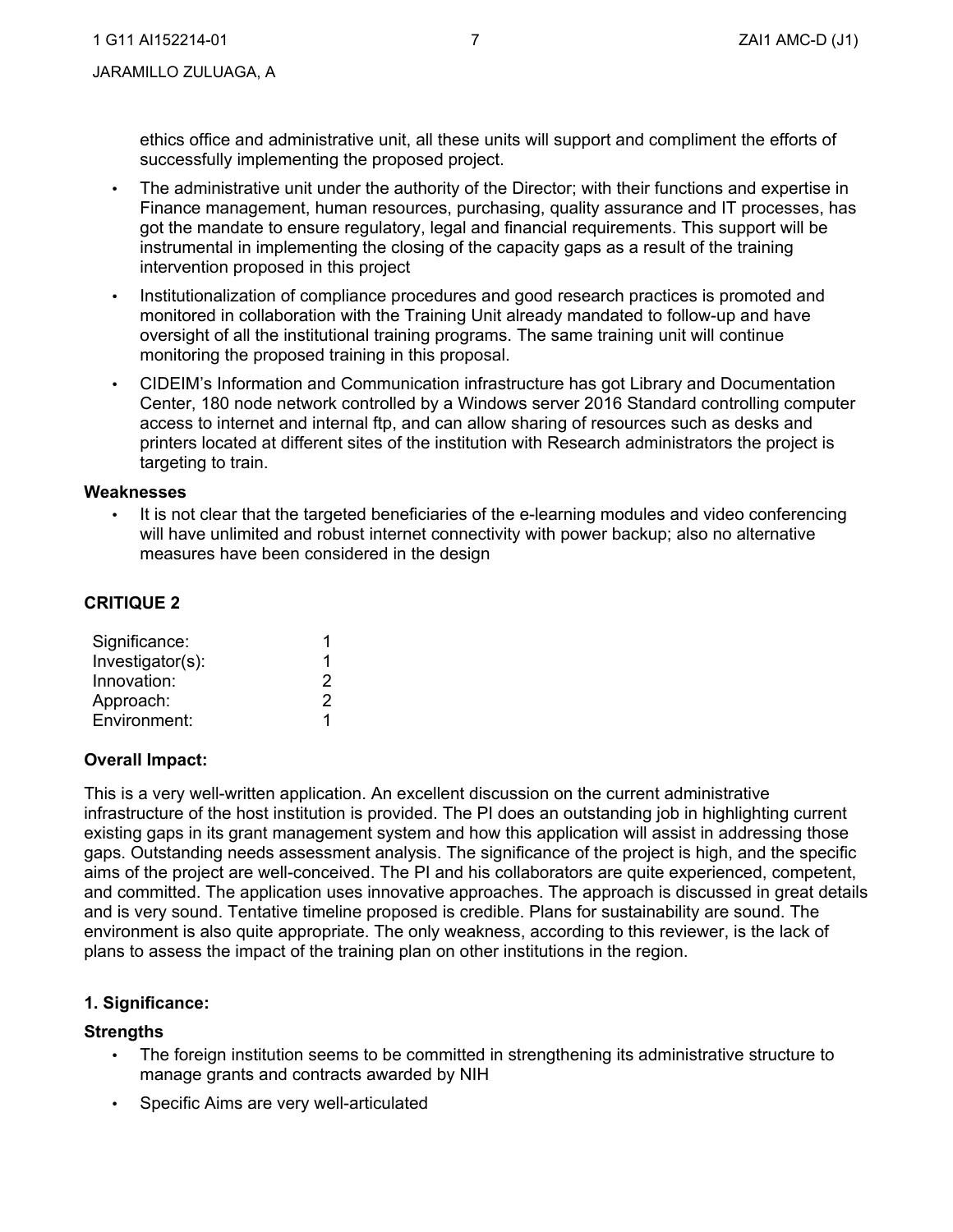- If aims are achieved, the administrative infrastructure at the host institution, to effectively implement policies and practices to manage federal grants and contracts, will be improved significantly
- • The training plan has been designed based on existing gaps in the current grant management system at the host institution
- An adequate needs assessment was conducted

## **Weaknesses**

• None were noted.

## **2. Investigators:**

## **Strengths**

- The PI as well as other key personnel have the necessary experience and expertise to carry out the plan
- The PI seems to have the required authority to carry out the proposed activities
- The USA consultant has the appropriate skills and experience in managing NIH awards to train a foreign senior administrator.
- Communication and coordination with the USA partner appears to be excellent

#### **Weaknesses**

None were noted.

# **3. Innovation:**

## **Strengths**

• The approach of the application seems innovative and very well-articulated

## **Weaknesses**

• None were noted.

## **4. Approach:**

#### **Strengths**

- The proposed approach is discussed in detail and it appears to be logical and doable.
- A tentative timetable is presented is very reasonable
- An excellent discussion of existing gaps in the current administrative structure is provided
- A rigorous needs assessment was conducted by an expert reviewer
- Plans for sustainability are sound

#### **Weaknesses**

 • Plans for assessing the impact of the training plan on other institutions in the region are not compelling

## **5. Environment:**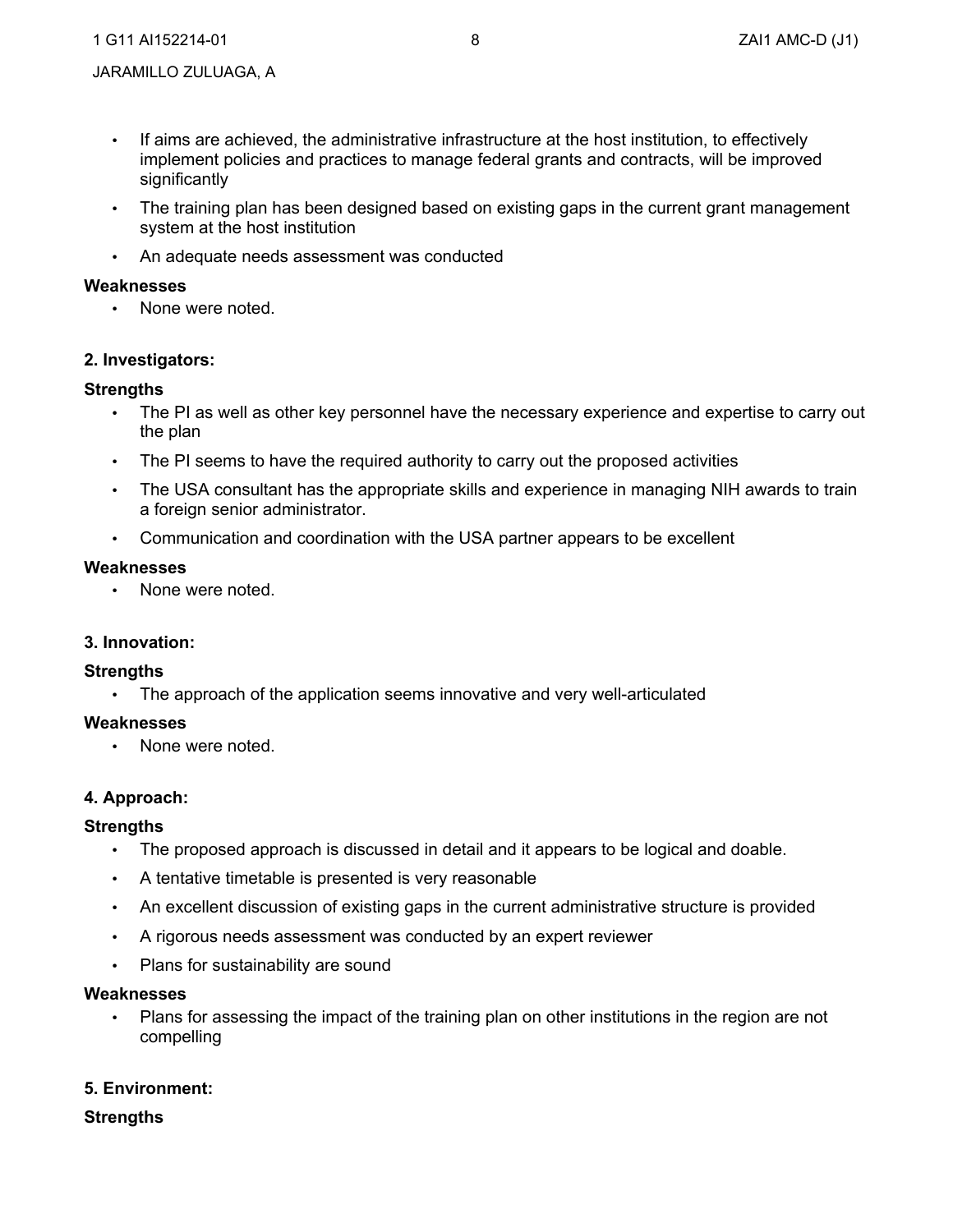- • The environment at the applicant institution seems to be appropriate for the implementation of proposed activities
- The PI and the application seem to be supported by the upper administration at the applicant institution and by their collaborating institutions
- The USA institution has the appropriate grants management staff and adequately train a foreign senior grants manager
- The site for training in the USA us appropriate
- Institutional commitment towards the PI and the application is high

# **Weaknesses**

• None were noted.

# **CRITIQUE 3**

| Significance:    | 5 |
|------------------|---|
| Investigator(s): | 4 |
| Innovation:      | 4 |
| Approach:        | 6 |
| Environment:     | 5 |

 **Overall Impact:** This proposal contemplates a partnership between Corporation Centro Internacional de Entrenamiento e Investigaciones Medicas (CIDIEM) and Yale University to create a training program updated SOPs, policies and procedures to ensure compliance with NIH requirements. An on-line system for certain administrative requirements will also be created. Yale will be an excellent partner for activities to be undertaken seems to strongly favor the post-award experience. The impact to others leading to improved knowledge, policies and procedures for grants administration both locally and regionally. The proposal contemplates translation of key training materials into Spanish for generalizable use in the region, as well as development of on-line courses and in-person training, plus CIDIEM given their international strength and their vast experience. The scope of the training and (both within CIDIEM and regionally) during the grant period and beyond needs more detail to properly understand the potential impact.

# **1. Significance:**

# **Strengths**

- • Great idea to include the two Yale leadership courses (Leading with Influence and InsideOut Coaching) to the curriculum for the PI and Co-I.
- • The competency model for the PI and Co-PI's jobs that was developed after a Yale site visit is to be commended.

# **Weaknesses**

 • While some gaps or weaknesses are identified, the training plan appears to be primarily general, and primarily focused on post-award topics. There appear to be no training courses related to finding funding opportunities, budget preparation, or proposal preparation and submission, or award negotiation and acceptance.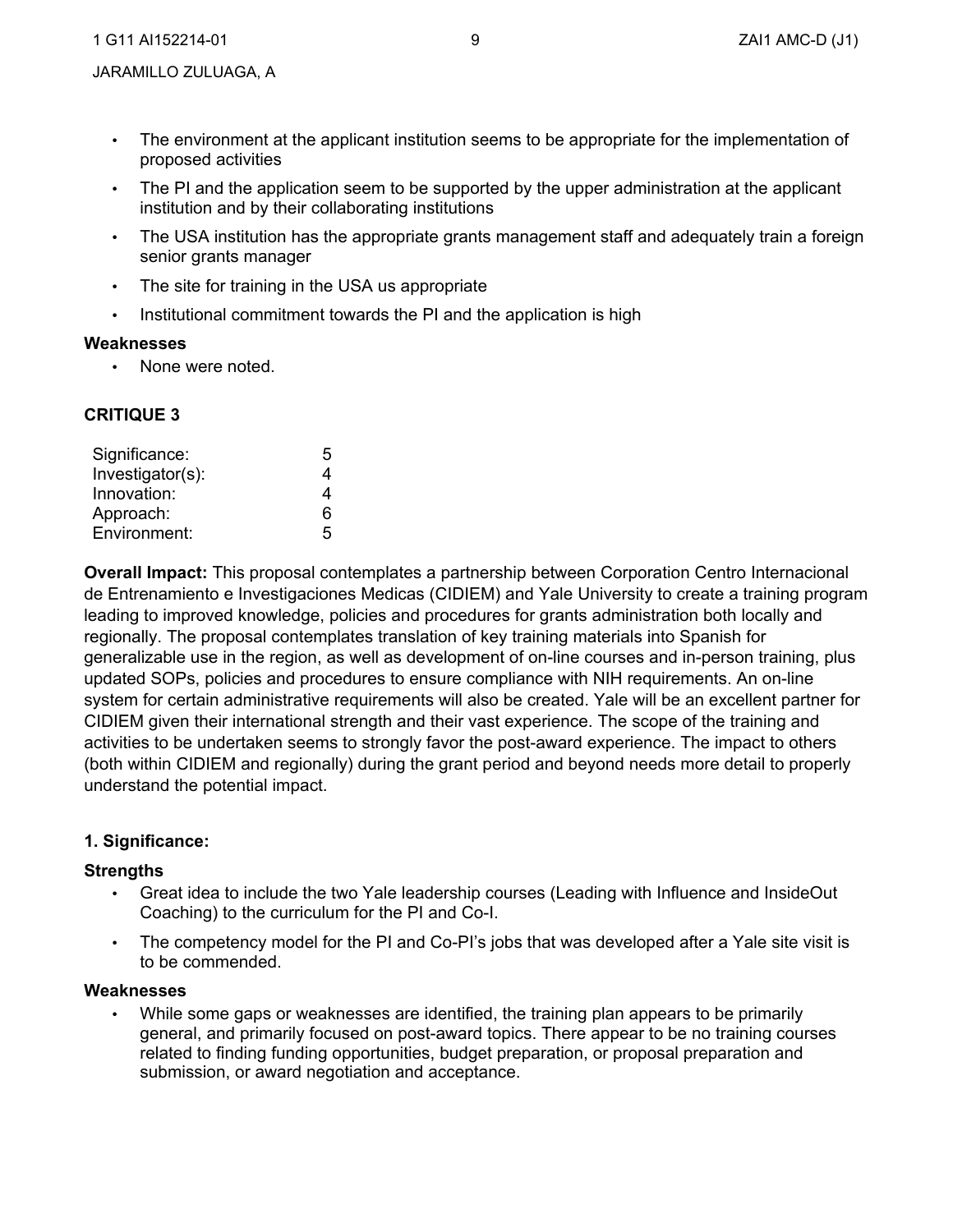• I would have liked to have understood more about the Administrative Tracking system that is being proposed (and see that of significantly more importance than a training tracking system) and to understand how it would be implemented and rolled out to CIDIEM staff and researchers.

## **2. Investigators:**

## **Strengths**

- I was pleased to see that this proposal extends an already-existing collaboration.
- • The PI already has good background (MBA, Strategic Management, 7 years of related There is support for him to implement change and he is likely in the correct role to be able to experience, and a recent promotion). He has participated in previous NIH research administrator training as well as worked with other grants, including with the director of CIDEIM. achieve this.
- The Co-I has a master's degree, 4 years of experience, and has specialized training in training and evaluation.

#### **Weaknesses**

 • I did not get a broad picture of the size/complexity of the grantee's environment and how the training would be "flowed" to the rest of the organization.

#### **3. Innovation:**

#### **Strengths**

- • While the idea to have the US lead visit the PI and Co-PI's site is not new, I thought it was innovative to time that visit in such a way as to allow the US lead to help with the grantee's first RPPR, and to help plan Year 2.
- • Kudos for creating the job competency model for the PI's job and the Co-I's job in advance of the application!

#### **Weaknesses**

• This application is not innovative, but it does not need to be to provide the needed capability expansion.

#### **4. Approach:**

#### **Strengths**

- I was pleased to see that the NIH fundamentals class will be required for all administrative and support staff at CIDIEM and for all NIH-funded instructors, postdocs, and project managers.
- • While the plan to translate materials into Spanish is clearly desirable, there does not appear to have been any effort to understand whether such materials already exist elsewhere or if any pilot work has already been undertaken based on courses previously taken by the PI.

#### **Weaknesses**

 • The training courses at Yale seem primarily focused on the PI/Co-I taking existing Yale sponsored research courses – while undoubtedly excellent training, this may not closely match the needs of the CIDIEM participants. For example, the course on Principal Investigator eligibility may be unnecessary. While there is mention of other training being provided by inhouse Yale experts but the topics on these also appear to be limited.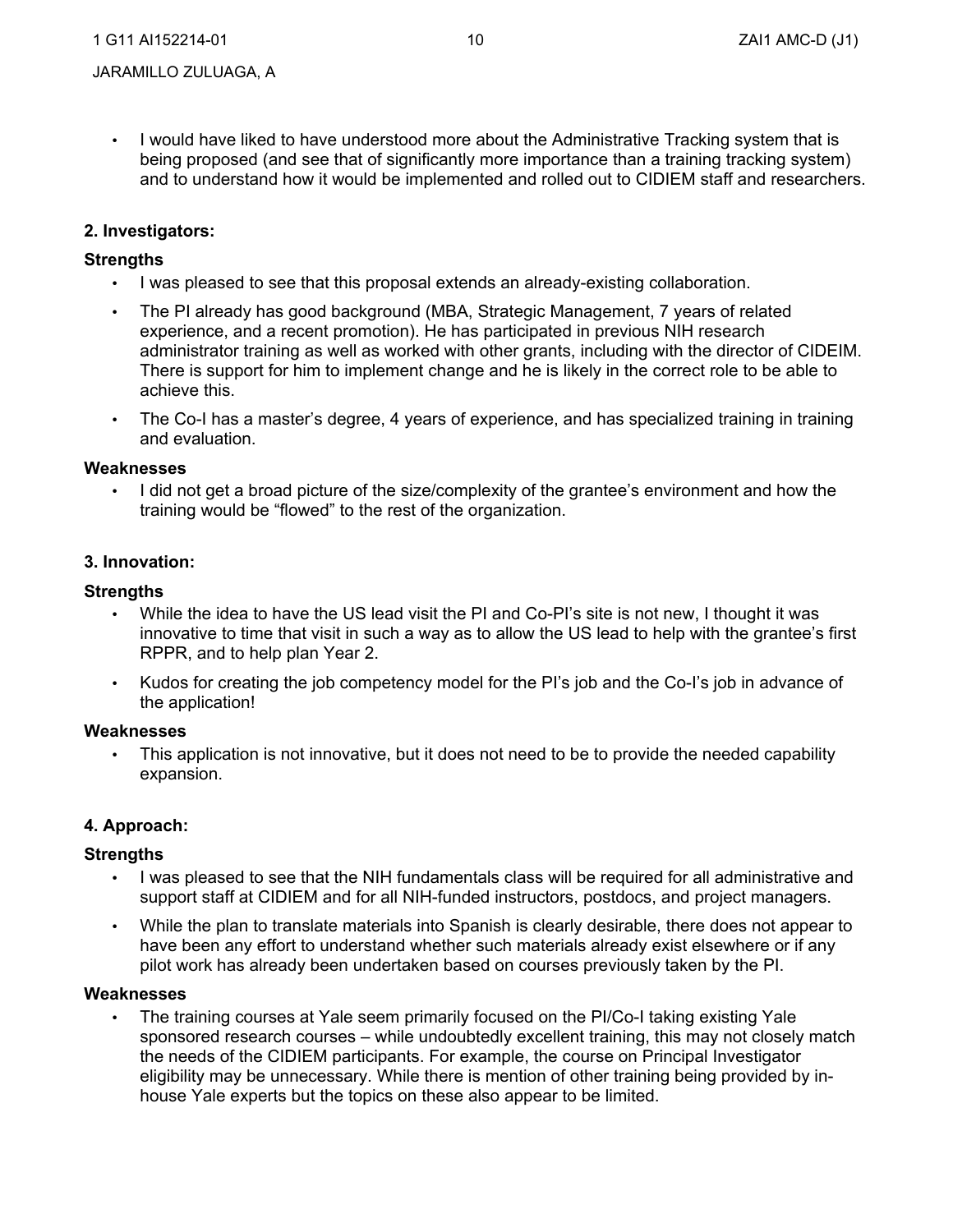JARAMILLO ZULUAGA, A

- • The timing of the in-house NIAID training is all slated for Year 2; which may be fine but it is not clear how the timing for this is being synced with the adjustment of institutional policies and SOPs and development of the grant tracking system.
- • The plan for training administrators outside of CIDIEM is only covered minimally, and appears to include invitations after identifying other potential local or regional participants via RePORT. Inadequate homework on this appears to have been done, though a statement is made that these individuals will be invited to participate in teaching as well as participating as students. Because inadequate work on this appears to have been done, it is not clear what other local talent already exists that can be harnessed. Training of other institutions is planned both in person and on-line. No sufficient long-range plan is identified or cost model proposed.

## **5. Environment:**

## **Strengths**

- • Clear statement by Dr. Saravia, Director of CIDEIM that the PI and Co-I have the authority to implement process and practices, and to create policies in conjunction with the Board of with rules and regulations for both investigators and admin personnel. Directors, and that she will support institutionalization of guidelines and practices in compliance
- CIDEIM appears to have access to good videoconferencing and shared document storage.
- The site in the US for training is excellent highly experienced and knowledgeable.

#### **Weaknesses**

- is provided with a general statement about one large and two smaller videoconferencing rooms; • Only a general statement about "access to conferencing and other facilities of ICESI University" no details are provided or commitment of resources to the training needs outlined in the proposal.
- • No funding for support maintenance and enhancement of the Grants management system over time has been identified.
- • The funded time commitment for the senior three personnel is actually 1.5 months in Year 2 (calculated as such) but listed as 3.0 months for each.

## **THE FOLLOWING RESUME SECTIONS WERE PREPARED BY THE SCIENTIFIC REVIEW OFFICER TO SUMMARIZE THE OUTCOME OF DISCUSSIONS OF THE REVIEW COMMITTEE ON THE FOLLOWING ISSUES:**

## **PROTECTION OF HUMAN SUBJECTS: NOT APPLICABLE**

**INCLUSION OF WOMEN PLAN: NOT APPLICABLE** 

**INCLUSION OF MINORITIES PLAN: NOT APPLICABLE** 

## **INCLUSION OF INDIVIDUALS ACROSS THE LIFESPAN: NOT APPLICABLE**

 **VERTEBRATE ANIMAL: NOT APPLICABLE** 

#### **RESOURCE SHARING PLANS**

## **DATA SHARING PLAN: NOT APPLICABLE**